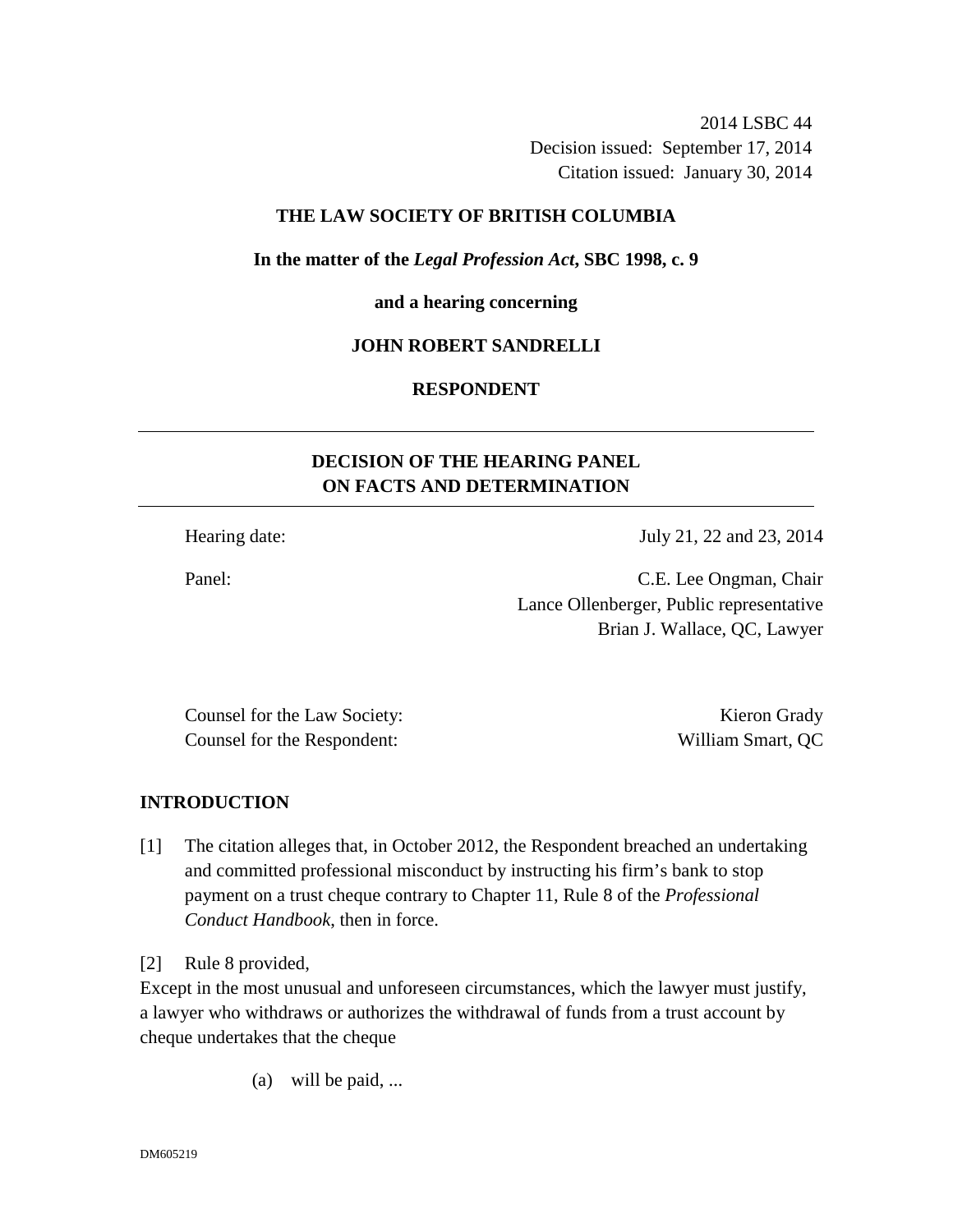[3] The issue is whether "most unusual and unforeseen circumstances" justified the Respondent stopping payment on the trust cheque.

# **FACTS**

- [4] The Respondent is, and was at the time, the senior insolvency partner in the Vancouver office of Fraser Milner Casgrain LLP ("FMC"), a national law firm with about 70 lawyers in Vancouver. FMC has since become part of Dentons, an international law firm.
- [5] The Respondent represented L Group, a major creditor of B Ltd. B Ltd. owned a golf course and related development property in Chilliwack and had sought to restructure its business under the *Companies' Creditors Arrangement Act* ("CCAA"). The CCAA provides for processes, including court oversight and creditor approval, to establish a plan of arrangement for the restructuring of insolvent companies while providing some protection to creditors.
- [6] L Group and a creditor group called S Company were competing to acquire sufficient claims from other creditors of B Ltd. to obtain approval of a plan of arrangement favourable to their interests in the restructuring.
- [7] By an agreement dated October 26, 2011 (the "Agreement"), L Group purchased from another creditor, PC, B Ltd.'s golf course indebtedness to her (the "Assigned Claim"), which allowed L Group to vote that claim.
- [8] However, PC continued to hold indebtedness on the development property (the "Unassigned Claim") and the Agreement prevented L Group from voting the Assigned Claim "in support of any plan of compromise and arrangement that does not include or otherwise result in payment in full of the Unassigned Claim."
- [9] The Agreement provided that the purchase price of the Assigned Claim was \$90,000 plus "50% of the value greater than \$90,000 received by [L Group]," and payment was conditional on either creditor approval of a plan of arrangement, or the occurrence of "a transaction" as defined by the Agreement. If neither occurred within specified times, PC could require L Group to "immediately re-assign" the indebtedness to her. The time for "a transaction" to occur would expire in July 2012.
- [10] On April 20, 2012, BC Supreme Court Justice Sewell granted an order absolute of foreclosure on B Ltd.'s golf course property (the "Order Absolute"). The related documents were registered in the New Westminster Land Title Office on April 27, 2012.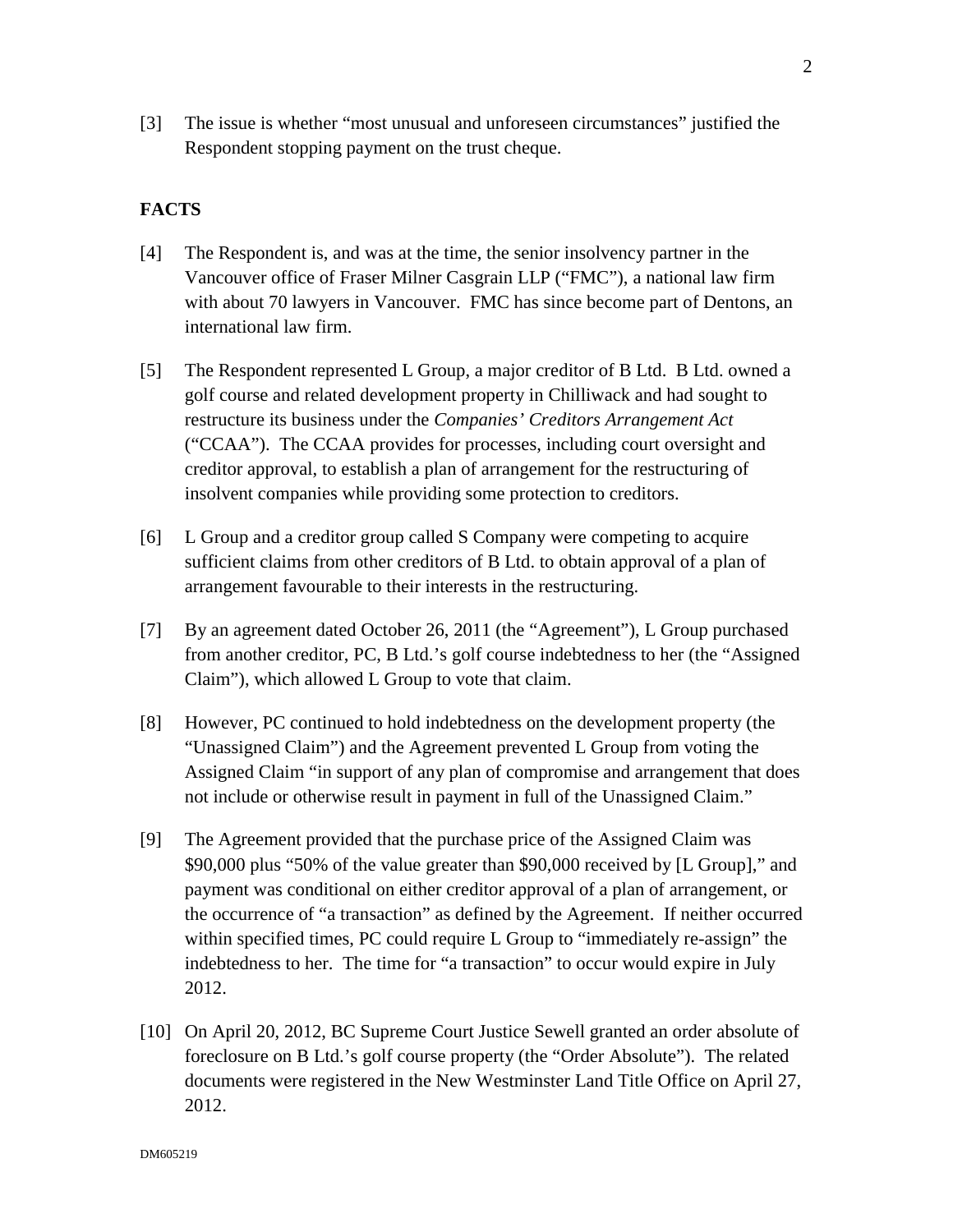- [11] Taking the position that those events constituted "a transaction", the Respondent forwarded his firm's trust cheque in the amount of \$90,000 to PC on April 27, 2012.
- [12] At the time he instructed the Respondent to pay PC the purchase price, MT, the principal of L Group, knew that PC also had an agreement with S Company relating to B Ltd.'s indebtedness to her. By instructing the Respondent to pay the \$90,000 to PC, MT was seeking to advance L Group's efforts to confirm there had been "a transaction", so that "there will be no reassignment of the Golf Course  $Claim<sup>1</sup>$
- [13] PC did not cash the trust cheque at that time. On May 10, 2012, in the context of settlement discussions with S Company, MT asked the Respondent whether it was possible to stop payment. Both the Respondent and his associate advised MT almost immediately that they could not stop payment on a cheque written on their trust account.
- [14] MT raised the issue of stopping payment of the trust cheque with the Respondent again in July 28, 2012 and October 6, 2012 emails, and with prospective investors on October 6. By October 6, L Group had sufficient investor/creditor support for approval of a plan of arrangement favourable to it that it no longer needed the Assigned Claim.
- [15] Further, MT was concerned that L Group was prohibited by the Agreement from voting the Assigned Claim for the plan of arrangement favourable to it because it would not "result in payment in full of the Unassigned Claim."
- [16] On October 25, 2012, Justice Sewell heard the application for a creditors' meeting to consider the proposed plan of arrangement. He set the meeting for November 19, 2012. PC unsuccessfully opposed the application and, after the hearing, deposited the \$90,000 trust cheque in her bank account.
- [17] On October 26, 2012, the Respondent, on his client's instructions, instructed his firm's bank to stop payment of the cheque. The following week, PC discovered that her bank had reversed the deposit.
- [18] On November 6, 2012, PC's solicitor wrote to the Respondent's firm, noting that stopping payment of a trust cheque was a serious matter, and requested a replacement cheque "without delay".

<u>.</u>

<sup>&</sup>lt;sup>1</sup> Exhibit 2, tab 3, Respondent's memo to file, April 24, 2012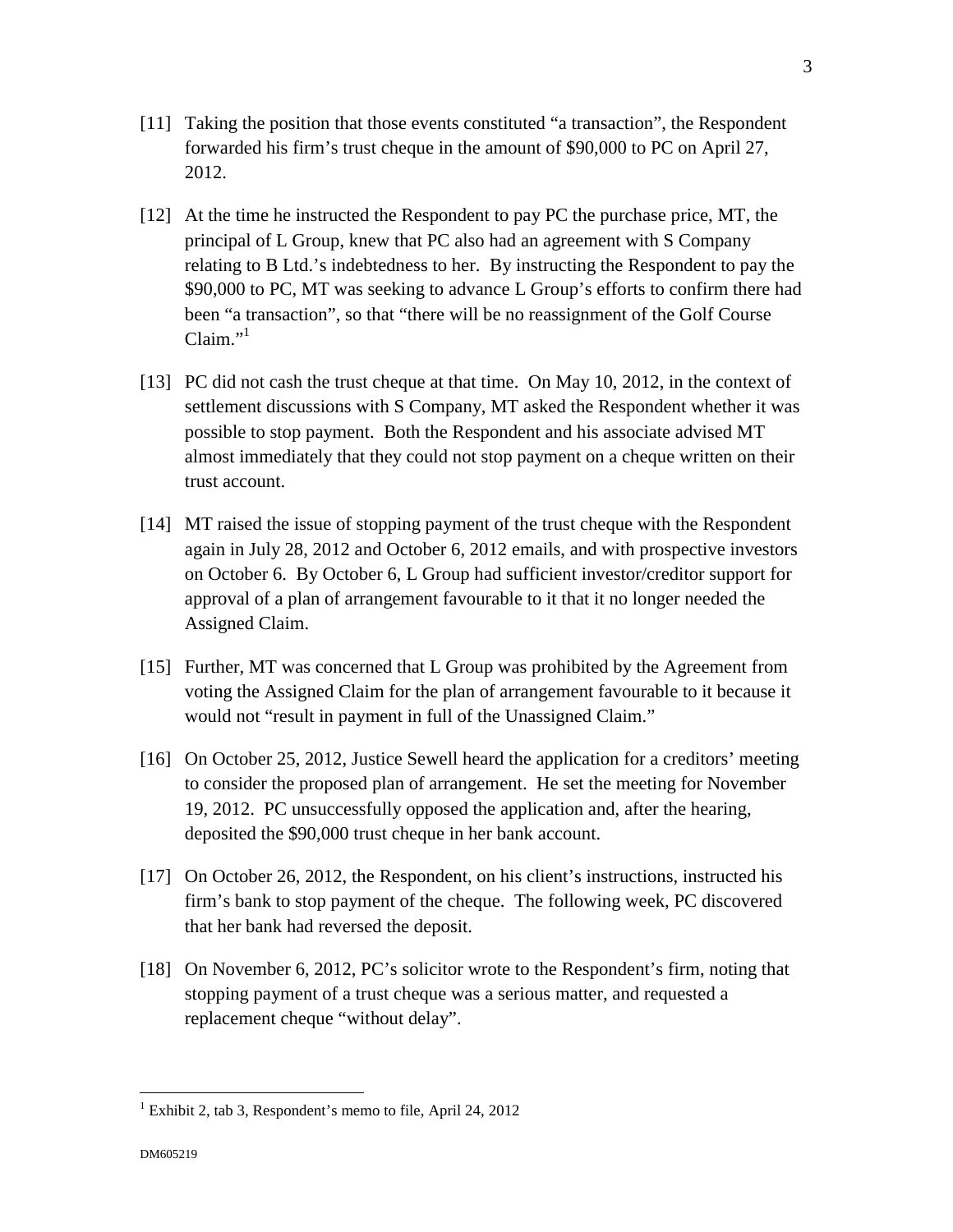- [19] The Respondent replied on November 7, justifying stopping payment with reference to "most unusual and unforeseen circumstances". In particular, he noted that:
	- (b) PC failed to cash the cheque for six months;
	- (c) PC failed to confirm her position as to whether the Order Absolute constituted "a transaction" or whether the time for "a transaction" had expired;
	- (d) on October 25, the court had ordered the meeting of creditors and
	- (e) his client was unable "to determine with certainty whether it had any residual rights or control in respect of the Claim."
- [20] PC's counsel rejected the justifications on November 8 and demanded a replacement trust cheque by the close of business on November 9.
- [21] On November 19 and 20, the Respondent sought unsuccessfully from PC's solicitors either a settlement agreement or a release in exchange for a replacement cheque.
- [22] On November 26, 2012, PC's solicitors made the complaint to the Law Society that gave rise to the citation.
- [23] The Respondent provided a replacement trust cheque to PC's solicitors on November 30, 2012.

# **RESPONSE TO THE COMPLAINT**

- [24] The Respondent responded to the complaint in a letter of March 26, 2013 to the Law Society, confirming the justifications in his letter of November 7, 2012 for stopping payment of the cheque. In the response the Respondent reiterated that stopping payment was justified by PC's delay in cashing the cheque, and notes that his client believed that PC had not negotiated the cheque "so as to leverage her position into a better deal with the S Company group." He also notes that the cheque was reissued, so that PC was not prejudiced.
- [25] The Respondent theorizes that PC might have been purporting to sell her claim to both his client and to the competing creditor, S Company. However, neither he nor his client knew what transaction she had agreed to with S Company.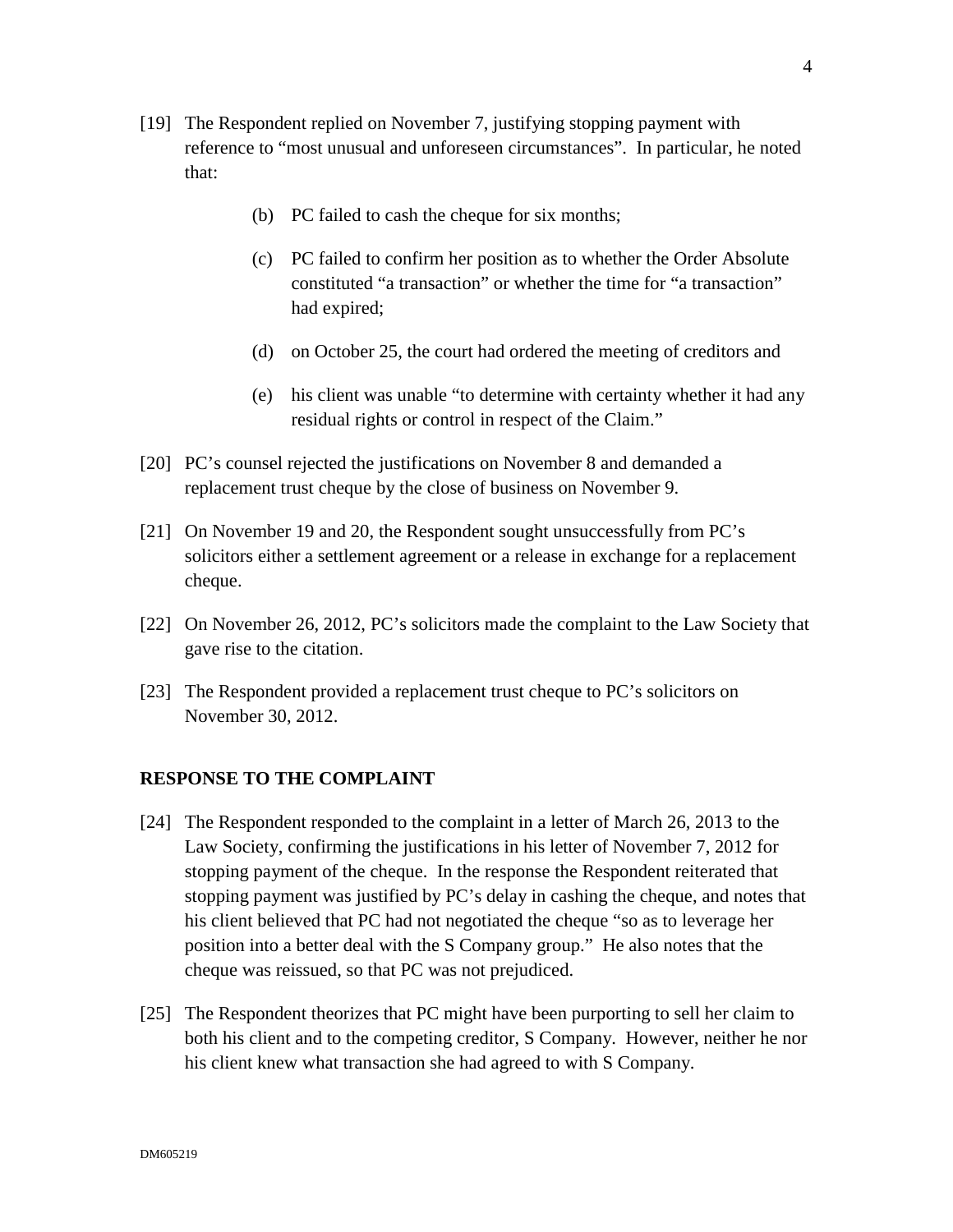## **ANALYSIS**

- [26] The Respondent does not suggest that he did not issue the trust cheque, and the evidence is clear that he did.
- [27] Rule 8, as it read at the time, expressly makes a lawyer's issuing a trust cheque an undertaking that it will be honoured unless "most unusual and unforeseen circumstances" justify the lawyer stopping payment. Once the Law Society has established that the lawyer issued the trust cheque, the Respondent has the burden to prove circumstances justifying stopping payment of the cheque.
- [28] The standard of proof in discipline cases is the civil standard, which the Supreme Court of Canada in *FH v. McDougall*, 2008 SCC 53, notes requires that "evidence must be scrutinized with care" and "must always be sufficiently cogent to satisfy the balance of probabilities test."
- [29] The Law Society submits that, with the reverse onus that flows from the wording of Rule 8, that standard applies to the Respondent. The Respondent does not take issue with that submission, and we agree. In our view the Respondent must establish two things on the balance of probabilities with clear and cogent evidence:
	- 1. that there existed most unusual and unforeseen circumstances, and
	- 2. that those circumstances justified stopping payment on the trust cheque.

#### **Were the circumstances most unusual and unforeseen?**

- [30] In summary, the Respondent's submission is that it was most unusual and unforeseen that PC did not cash the cheque for almost six months, and that she may have delayed cashing it to gain an advantage as a creditor in the CCAA process.
- [31] We do not agree that either PC's delay in cashing the cheque for six months or her motivation for that delay was a most unusual circumstance. Even if payees usually cash cheques quickly, failing to do so is not "most unusual". Banking practice clearly anticipates that cheques may be held for a period of time before they are presented for payment. As a result, in the normal course, banks will honour cheques for at least six months from the date they are issued.
- [32] Here, the Respondent issued the trust cheque in circumstances that make a delay in cashing it even less unusual. MT instructed the Respondent to issue the cheque in order to support L Group's position that the Order Absolute constituted "a transaction". The Respondent and MT hoped PC would cash the cheque, because that would support L Group's position.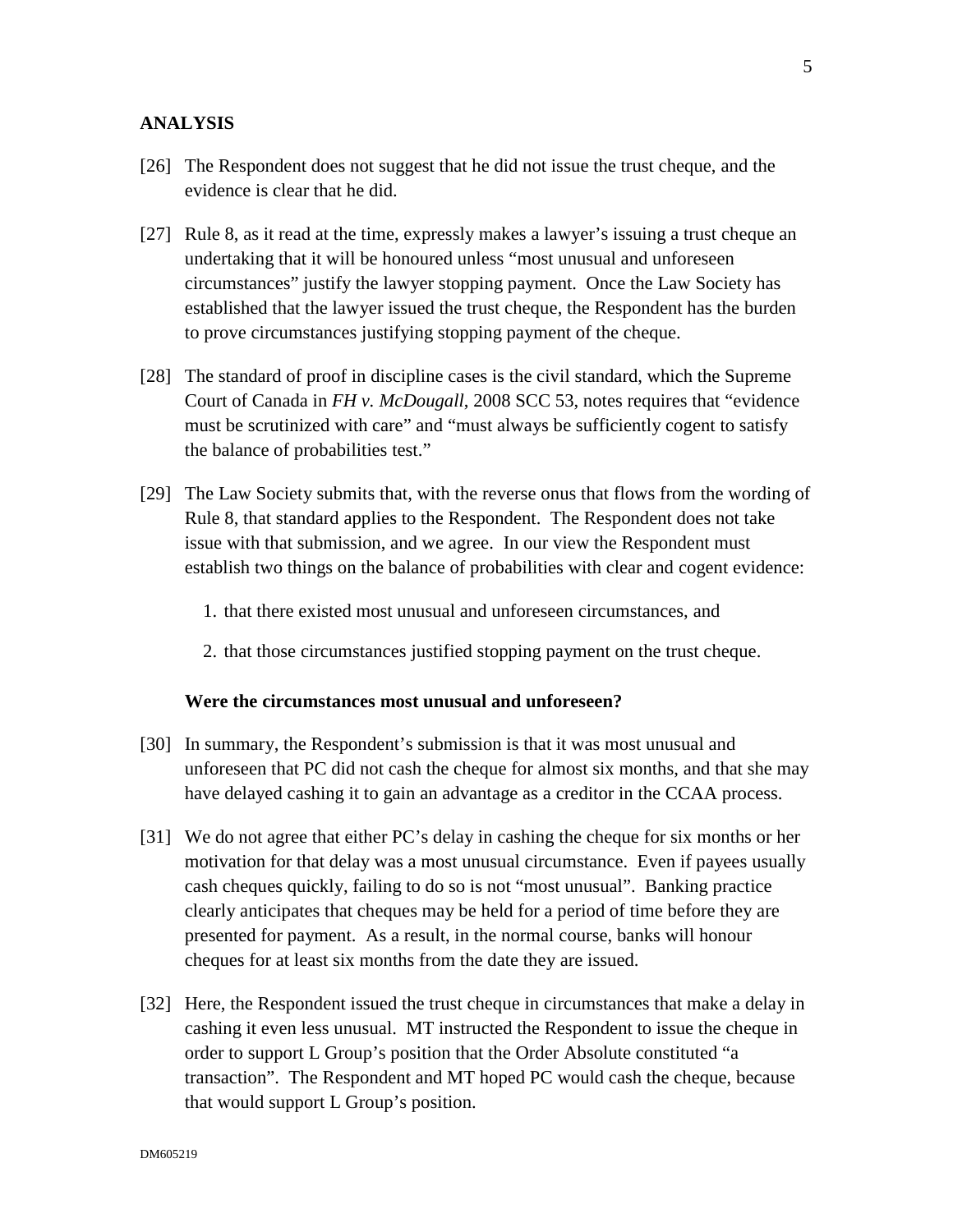- [33] The Respondent and his client had not sought PC's express acknowledgement that the Order Absolute constituted a transaction because they were concerned that she would not do so, weakening L Group's position that she could not require that the claim be reassigned to her. They hoped that she would cash the cheque promptly as support for L Group's position. But they must have anticipated that she might delay.
- [34] PC's motive for delaying presenting the cheque might well have been to keep her options open and maximize the value of her claims. But acting in one's selfinterest is to be expected in the context of a business transaction. If doing so is a breach of contract, the remedy would be a civil remedy, not stopping payment of a trust cheque.
- [35] Having found that the circumstances were not "most unusual", it is not necessary to determine if they were "unforeseen". However, it is clear that the Respondent and his client either foresaw or should have foreseen the possibility that PC would delay depositing the trust cheque in order to keep her options open.

## **Did the circumstances justify stopping payment on the trust cheque?**

- [36] In case we are found to be wrong in our conclusion that delaying depositing the trust cheque for six months was not "most unusual", and was, or should have been, "foreseen", we have also considered whether the circumstances could justify stopping payment on the trust cheque.
- [37] In our view, even if the circumstances were most unusual and unforeseen, they do not justify stopping payment on the trust cheque. Rather than justifying failing to honour the cheque, the delay created an opportunity not to honour it.
- [38] In October 2011, the Respondent's client, L Group, committed to pay PC at least \$90,000 to improve its leverage in B Ltd.'s CCAA proceedings. It instructed the Respondent to pay that money in April 2012. By October 2012, L Group no longer needed the leverage and, because PC had not cashed the trust cheque, saw the opportunity to avoid what had become an unnecessary cost.
- [39] The delay and PC's motive in not depositing the trust cheque do not justify stopping payment on it.

# **CONCLUSION**

[40] In our view, on the plain meaning of the words in Rule 8, the exception does not apply to the circumstances here. Further, if there were any doubt as to their